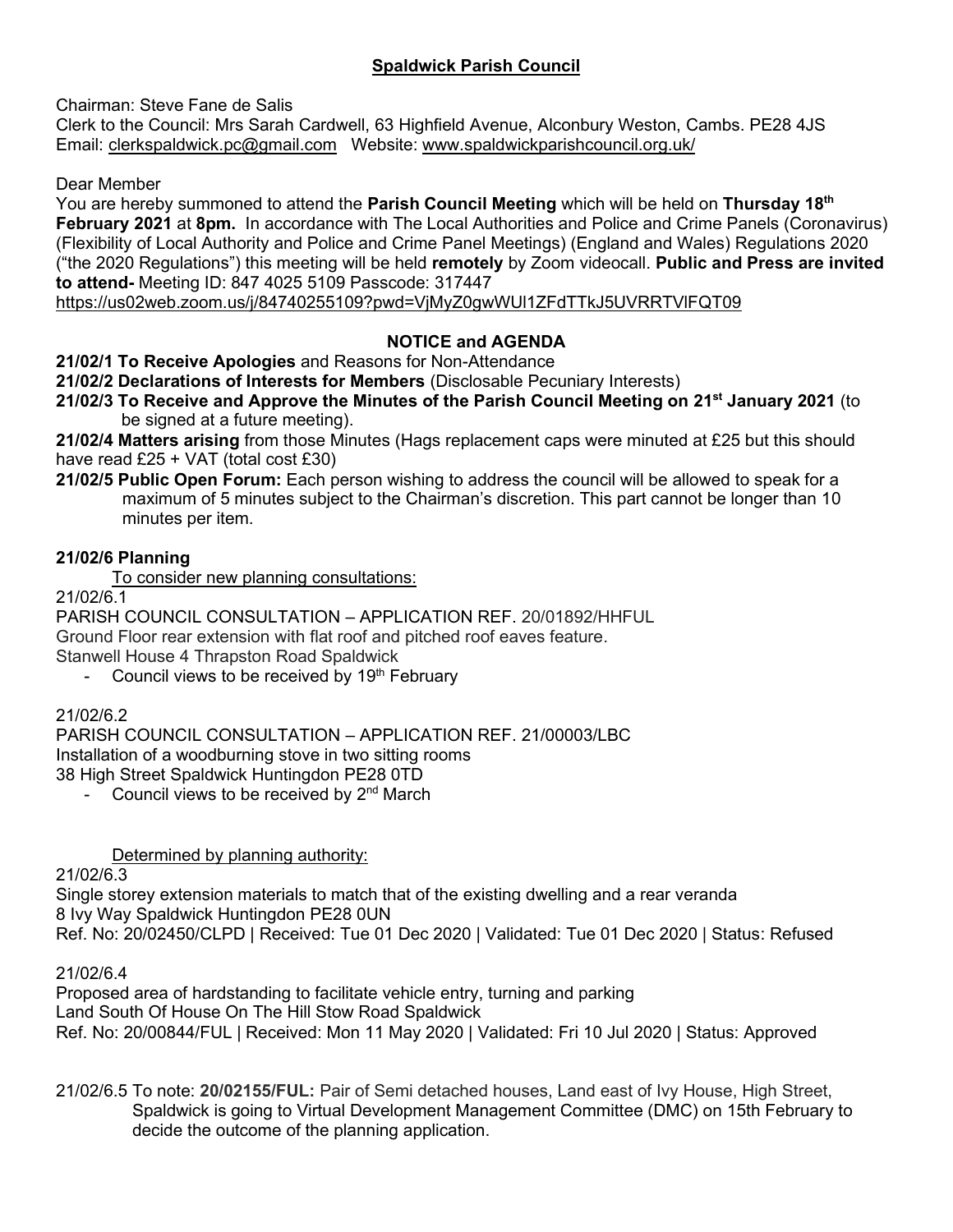## **21/02/7 Finance**

21/02/7.1 To note: Account balance at 10.02.21: £73,770.30

- 21/02/7.2 Update from Clerk regarding bid for Huntingdonshire District Council's next Community Infrastructure Levy (CIL) funding round.
- 21/02/7.3 Update regarding viewing access for the Clerk for the bank accounts

### **Expenditure for approval 18th February 2021:**

21/02/7.4 Clerk's wages (Jan-Feb): **£305.52** (S.Cardwell: £305.52, HMRC £0.00) 21/02/7.5 Grass-cutting- Awaiting payment schedule from CGM

21/02/7.6 Total Energy invoices (Accounts 3006069330 & 3006069341)- Clerk awaiting confirmation

### **21/02/8 Assets – Provision/Maintenance**

21/02/8.1 Monthly Ferriman Road Play Area's Inspection

- 21/02/8.2 Update regarding grass-cutting- Email received from S Y Webb (previously circulated). CGM cutting to start at the end of March. Start date, contract and payment terms to be sent asap but invoicing will be monthly with the per annum price divided over 12 months (rather than just the cutting season).
- 21/02/8.3 Update regarding the village noticeboard which has been damaged.

#### **21/02/9 Highways, footpaths, byways, gritting bin, trees, etc.**

- 21/02/9.1 Progress update regarding the issue of motorcyclists using byways during winter months- signs require updating to prevent this- HDC investigating.
- 21/02/9.2 Update regarding additional Bus stop on Stow Rd.- deferred pending the trial of 'ordering' buses
- 21/02/9.3 MVAS Flashing Speed Sign- update from Clerk regarding moveable post and NAL sockets order. 21/02/9.4 Update regarding footpath reports received from M. Ager.
- 21/02/9.5 To note: abandoned roadworks signs and sandbags on Thrapson Rd / Church Lane discussed last meeting have been collected by Highways.

#### **21/02/10 Community Room**

21/02/10.1 To discuss reopening of the Community Room (including amended request to hire).

- 21/02/10.2 PAT Testing update from Cllr Pope (deferred while closed).
- 21/02/10.3 Update from Cllr Pope regarding timers for radiators in the Community room (deferred while closed).
- 21/02/10.4 Village Halls Wifi update- To discuss email from Connecting Cambridgeshire regarding the Government's [Rural Gigabit Voucher Scheme](https://gigabitvoucher.culture.gov.uk/) to help people in rural areas to get full fibre connections to access high speed, reliable broadband and Wifi. (current scheme closes end of March). Vouchers cover installation costs but not the ongoing revenue costs of having a broadband connection, which could be used to provide free Wifi for users. Connecting Cambridgeshire can advise on the process.
- **21/02/11** Further Discussion of Defibrillator- update including grant application and funding options.
- **21/02/12** Update regarding official domain email addresses for the Council.
- **21/02/13** Update regarding the potential for the mobile Post Office van which visits local villages to come to **Spaldwick**
- **21/02/14** To note: CCC: Consultation on Local Validation List Requirements consultation period will run for 6 weeks from 25 January 2021 until 8 March 2021
- **21/02/15** Any items for the next edition of Spaldwick News